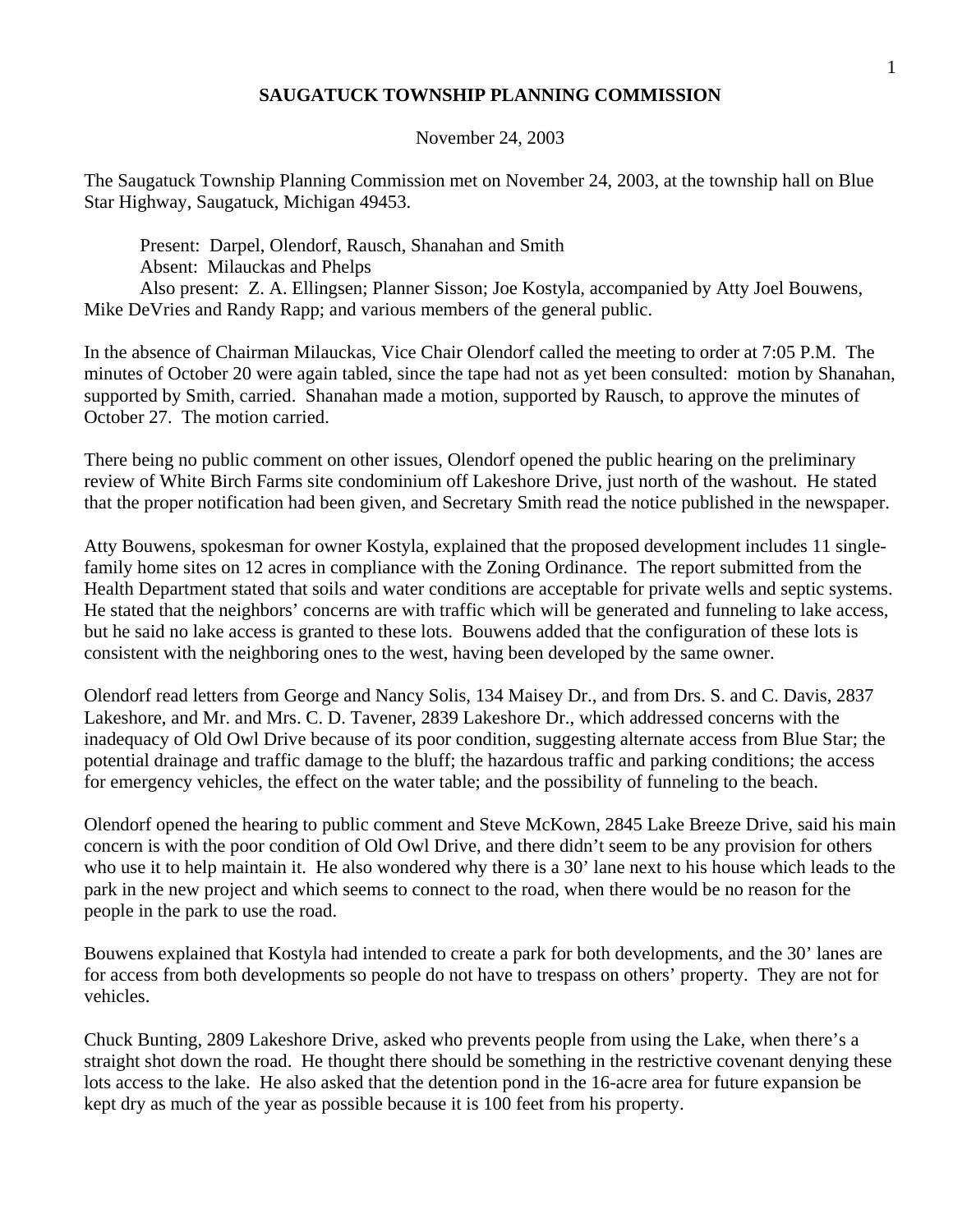There being no further comments, Rausch made a motion to close the public portion of the hearing. Shanahan seconded, and the motion carried. Shanahan pointed out the township's new well ordinance, requiring examination of the quality of water source before building.

The Commissioners turned to the memo from Planner Sisson. Item 1 dealt with Old Owl Drive, a private road, which would be extended to access this development. Sisson recommended that both the original section and the extension be paved. Bouwens stated that it has a 66' ROW, but construction ruins roads, and he would rather promise that they would be paved in the future. Olendorf brought up the possibility of making access from Blue Star Highway, and Bouwens said there would not be a significant burden on Lakeshore Drive with 11 more homes. Olendorf countered with the fact that there would be as many as 41 homes, considering 16 more homes could be built on the 16 acre-expansion area next to this development, and Kostyla agreed that he had 100 acres of additional property in the area. He admitted that there is a twotrack along the property line to Blue Star Highway. Bouwens stated that there are no plans to develop the property to the east at this time. Sisson suggested that with the development of the expansion area next to this project, the limit would be reached on how far a private road should be used. Ellingsen mentioned that there are wetlands between this development and Blue Star Highway.

Other items in Sisson's memo were discussed, namely, the detention pond and whether it would be permanent; the 66' ROW required for roads plus 10' on either side for underground utilities, perhaps not all clear cut; maintenance provisions for the private road; restrictions on how many driveways can be built for each home and how close to the road trees can be planted; specific descriptions of the park and its ingress and egress; clarification in the master deed that there is no lake access; items to be excluded from potential termination with the expiration of the Master Deed; corner lots #2 and #11 must be widened; street lights, or a formal request for no street lights except at intersections; review by County Drain Commissioner and Road Commission; and wetlands identified.

Darpel said he thought delaying the finished road construction would be of concern to the residents. Rausch concurred. Shanahan advised McKown that the residents of the first development on Lakeshore Drive, which was done by metes and bounds, would be wise to form an association, especially for road maintenance.

Darpel made a motion to approve the preliminary site plan for the White Birch Farms site condominium, with the following conditions: (1) that all of Old Owl Drive be paved from Lakeshore Drive; (2) that the 66' road easement extension to the east property line be removed from the plans; (3) that a statement be made in the Master Deed that these lots have no lake access; (4) that specific plan for the park and its ingress and egress be included in the plans; (5) that Master Deed and By-laws be available for review before final approval; (6) that the detention pond be described in more detail; (7) that street lights consist of a nonconventional style at the intersection of Wild Turkey Lane; (8) that corner lots #2 and #11 be widened to conform to setbacks; and (9) that wetlands be specified within the project. Shanahan seconded, and a roll call vote produced unanimous approval.

After a brief recess, the meeting reconvened to consider the residential rezoning amendments. First, Olendorf brought up the recusal of two Commissioners, and it was decided that Smith did not need to remove herself from the discussions. The standard should pivot on the issue of financial interest, and individuals should decided for themselves. Olendorf then asked for consideration of whether another public hearing would be needed on the amendments. There was discussion of whether R-1 was too dense for the areas north of the washout where it had been proposed, except for along Wiley Road, or whether it should be changed to R-3B, or if all of it should be left A-2. Most thought R-3B south of the washout was okay. Sisson maintained that the changes currently proposed are consistent with the master plan, and Shanahan pointed out that the revision of the master plan will not be ready for another year. Sisson said he would